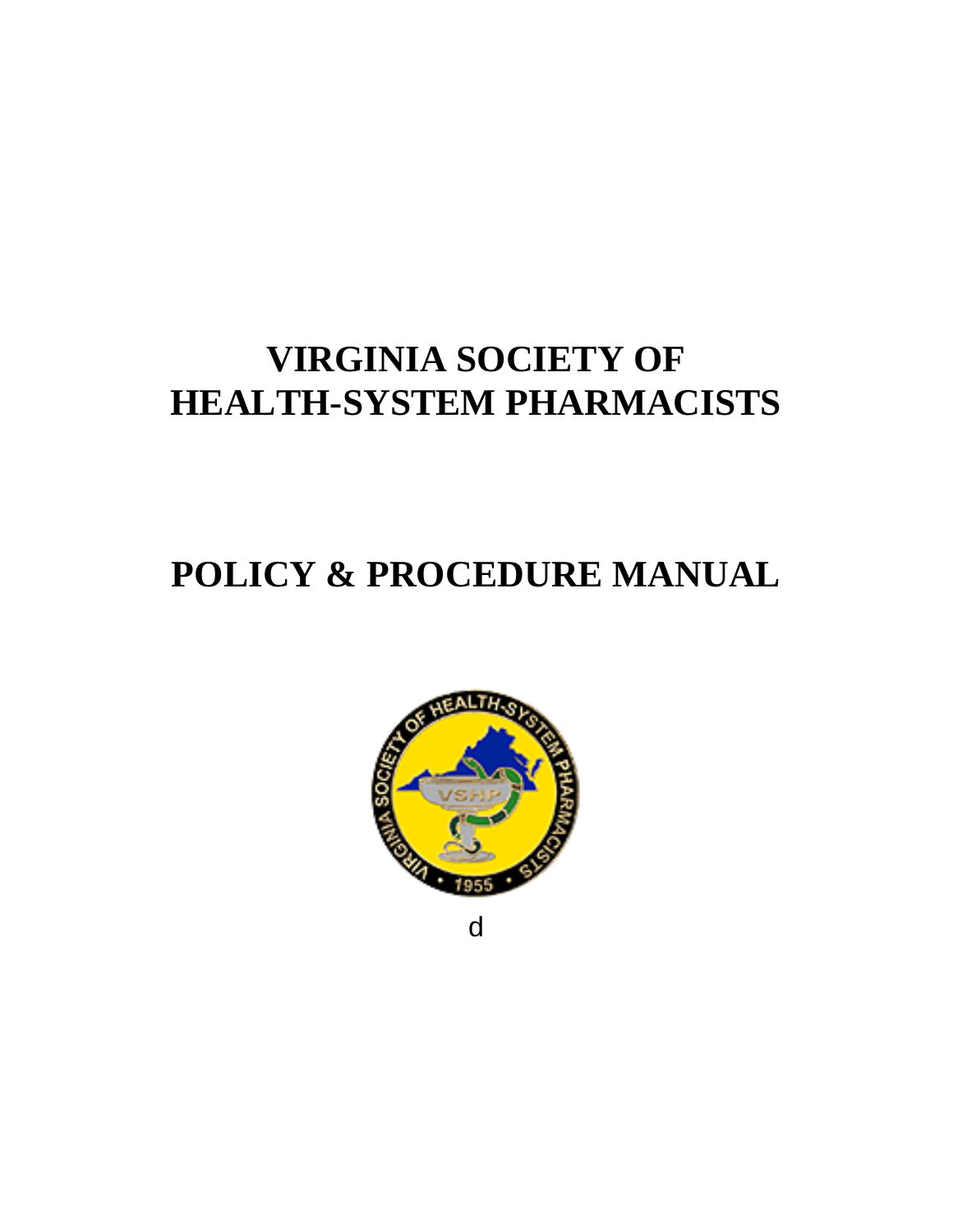## **Policy: AFFILIATED REGIONAL CHAPTERS**

The State is divided into seven geographical regions:

 Region I – Charlottesville Region II- Northern Region III- Roanoke Region IV- Richmond Region V - Tidewater Region VI – Southwestern Region VII - Winchester

Members may choose to be included in the chapter of their residence or place of practice.

## **Policy: MEMBERSHIP DUES**

The amount of membership dues will be determined by the Board of Directors.

RENEWAL BILLING CYCLE: Twice a year in June and December.

## **Policy: BOARD MEETINGS**

The executive Board of the Virginia Society of Health-System Pharmacists will meet at the discretion of the President, but at least four times per year.

#### **Policy: WRITTEN REPORTS TO THE BOARD OF DIRECTORS**

All Regional Reports should be submitted in writing prior to the Board Meeting.

## **Policy: ACCREDITATION OF CONTINUING EDUCATION PROGRAMS**

OBJECTIVE: To ensure that quality educational programs will be offered to maintain the competency of pharmacy practitioners.

#### PROCEDURES:

See Section 4 of Policy Procedure Manual, Accreditation of Continuing Education Programs.

## **Policy: PRIVILEGES OF OFFICERS AND COMMITTEE CHAIRPERSONS PROVIDED BY VSHP**

1. Provide coffee breaks and lunches for VSHP Board Members at board meetings.

2. Reimbursement for expenses incurred in conjunction with committee/liaison activities requires the approval of the committee chairman prior to submission to the treasurer. This would include such items as postage, copying, materials, etc. Reimbursement for budgeted expenses incurred by the members of the Board of Directors does not require an authorization signature. Reimbursement for unbudgeted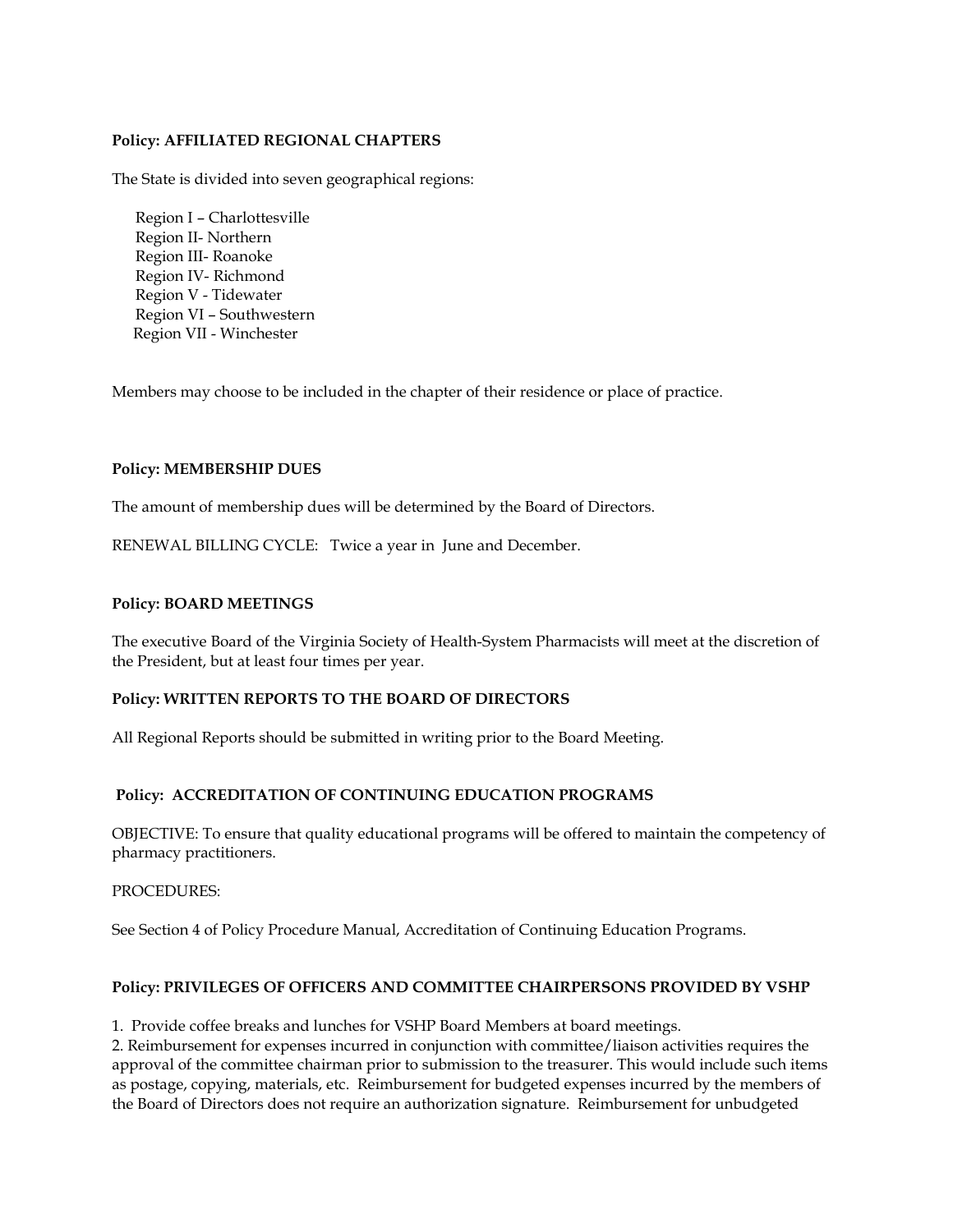expenses over \$50 and under \$500 requires authorization from the President; reimbursement for unbudgeted expenses over \$500 requires authorization

3. Provide room and registration for the State-wide meetings of the Society for the president during his/her term of office.

4. Provide room and registration for the Fall and Spring Seminar for the Education Committee chairperson.

5. Reimbursement for travel and lodging expenses for president and president-elect to ASHP Presidential Officers Retreat. If the president or president-elect is unable to attend, the immediate-past president may attend the Retreat and expenses will be provided by VSHP.

#### **Policy: STUDENT ROOM AT VSHP ANNUAL SPRING AND FALL SEMINAR**

1. VSHP will cover the cost of one room for one night for use by the student members of VSHP at the annual Spring and Fall meetings.

2. The student members of VSHP are responsible for notifying the chairman of the Education Committee if they plan to use a room by the date in the meeting announcement brochure.

#### **Policy: BUDGET**

The Treasurer in conjunction with the executive director shall be responsible for preparing the budget with input from the Board of Directors utilizing the following timetable:

#### **OCTOBER**

Receive and review revisions by new committee chairmen.

#### DECEMBER

Present final budget for approval.

The budget shall run from January to December annually.

#### **Policy: ANNUAL FINANCIAL REVIEW**

An auditor, approved by the Board of Directors, will conduct an annual financial review of VSHP financial records each Spring, following the completion of the annual financial report. The financial review will be conducted according to the following procedure:

1. Overall Balance Sheet Review

a. Ensure that total assets equal total liabilities plus fund balances.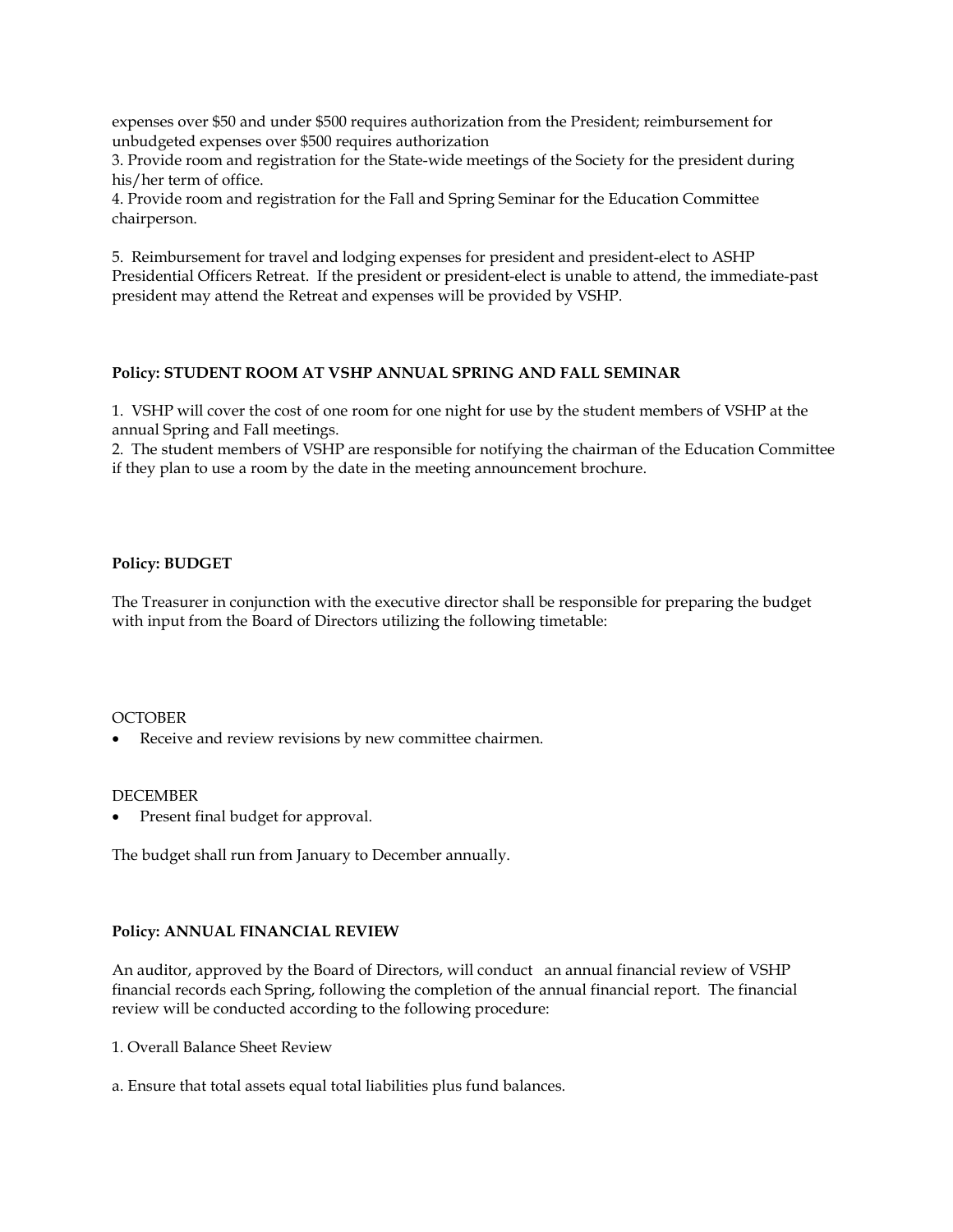b. Ensure that ending fund balances per the prior year tax return, plus excess of income over expenses from the income statement (or minus net loss) equals ending fund balance on the balance sheet. Differences should be investigated.

2. Cash and Investments

a. Agree the ending balances on the year-end balance sheet to bank reconciliation and investment statements. Investigate any discrepancies.

3. Accounts Receivable

a. Agree any ending balance sheet balance to accounts receivable aging report. Ensure that the report balances in total to the number on the balance sheet, and that the individual accounts receivable on the report are considered collectible. Watch for accounts that are significantly past due. For individually significant accounts, consider sending a letter to the debtor asking for confirmation of the balance owed as of the balance sheet date.

## 4. Accounts Payable

a. Agree any ending balance sheet balance of accounts payable to the accounts payable aging report. Review report for past due accounts. For individually significant accounts, consider sending a letter to the creditor asking for confirmation that the balance owed by the Society agrees with the creditor's records as of the balance sheet date.

5. Overall Income Statement Review

a. Each income and expense account balance should be compared to the balance on the prior year financial statement. Large or unusual fluctuations should be explained.

6. Income (Cash Receipts) and Expenses (Cash Disbursements)

a. Review monthly bank reconciliation performed by bookkeeping personnel for unusual reconciling items.

b. At year-end, obtain detail accounting records for cash receipts. Scan for unusual amount. Trace a sample of individual cash receipts from the accounting records to documentation of deposit of the item into the Society's bank account. Such a review is intended to detect receipts in the accounting records, but not deposited in the bank account.

7. An external auditor, approved by the Board of Directors, will conduct a thorough financial review of VSHP financial records every three (3) years, following the completion of the annual financial report.

## **Policy: REGIONAL CHAPTER FINANCIAL REPORTING**

Each Regional Treasurer, or President in absence of a Treasurer, is responsible for reporting the following financial information to the VSHP Treasurer by February 15th, annually:

|  | Yearly income                |  |
|--|------------------------------|--|
|  | Yearly expenses              |  |
|  | Current bank account balance |  |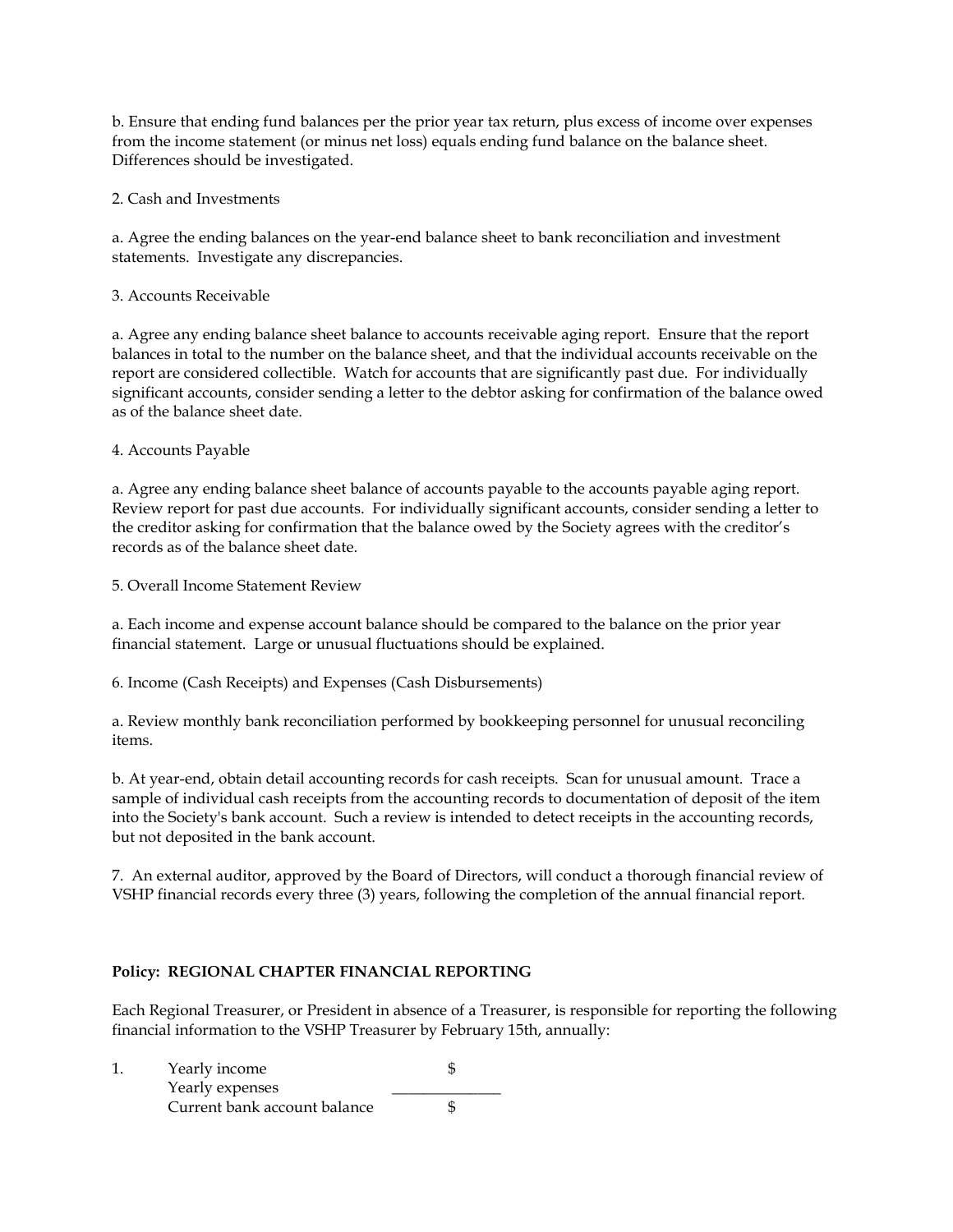- 2. Form 1099 from bank/payer reporting interest or dividend income.
- 3. Copy of bank/payer statement from December reporting total interest earned for year.

Since these funds carry the VSHP tax identification number and are used for educational purposes, this information will be compiled and consolidated into the VSHP federal income tax report to the Internal Revenue Service.

## **Policy: RECOGNITION AWARDS**

1. Proposed awards should be accompanied by suggested criteria and pertinent information relating to the nature of the award, lead time, contact person, etc. Any requests should be channeled through the chairman of the awards ceremony prior to presentation to the Board.

2. VSHP will determine the selection of the award recipient through the most appropriate means.

3. Approval for modifications to the Annual Awards must be made by the Board of Directors.

4. Drug companies and outside sponsors will be recognized and may participate in the awards ceremony at the discretion of the awards ceremony chairman.

#### **Policy: ANNUAL AWARDS CEREMONY**

1. The President-elect or his designee shall be chairman of the Annual Awards Ceremony held in conjunction with the VSHP Fall Seminar and Banquet.

2. The ceremony is conducted by the President-elect of VSHP.

3. The Immediate Past President, or an official ASHP representative, shall install the President, Presidentelect, secretary or treasurer, regional presidents, and student officers who assumed duties at the June Board meeting. (Regional president-elects are not installed until the following year when presidential duties are assumed.)

4. The President's Award is presented by President-elect of VSHP to the Immediate Past President.

5. The Clinical Pharmacy Practice Award and the VSHP Pharmacist of the Year Award are presented by the President-elect.

#### **Policy: ANNUAL AWARDS**

1. *R.D. ANDERSON DISTINGUISHED LEADERSHIP AWARD*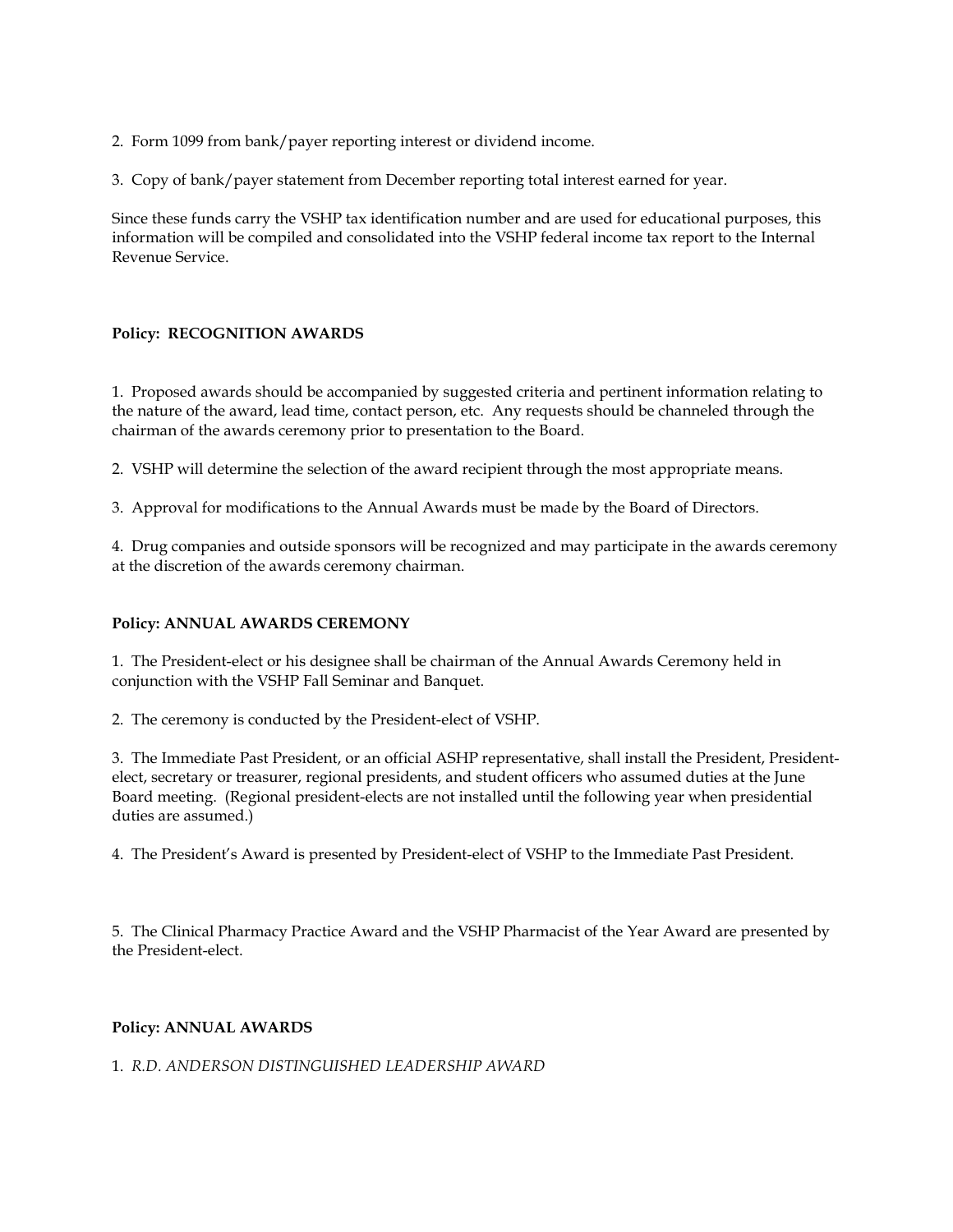This award is presented by VSHP to recognize excellence in health-system pharmacy practice leadership in the Commonwealth of Virginia. Criteria for selection include sustained, progressive service to healthsystem pharmacy

## 2 *VSHP PHARMACIST OF THE YEAR*

## **Description**

This award is presented by VSHP to recognize an outstanding health-system pharmacist in the Commonwealth of Virginia. Criteria for Selection

- 1. Service to the profession of health-system pharmacy.
- 2. Contributions to pharmacy programs within the Commonwealth and nationally.
- 3. Cooperation and contributions to the health care team.
- 4. Recognized by the profession as a leader within pharmacy.
- 5. Service to the community.

#### Selection Process

- 1. The selection committee will be chaired by the President-elect of VSHP.
- 2. Nominations will be solicited each year by:
	- A. announcement on the VSHP website (VSHP.org)
	- B. calls for nomination by the Regional Presidents from their memberships.
	- C. calls for nomination from the Board of Directors

3. Nominations should be submitted in writing and include a brief summary of the nominee's contributions.

4. Selection will be made by electronic ballot by a committee consisting of current Regional Presidents and the past recipients of the award who are active members of VSHP.

5. The award will be presented at the Fall Seminar and Banquet by the President-elect.

6. Previous recipients of the award are not eligible for nomination.

## *3. PRESIDENT'S AWARD*

**Description** 

This award is presented by ASHP to the outgoing President of VSHP

*4. CLINICAL PHARMACY PRACTICE ACHIEVEMENT AWARD*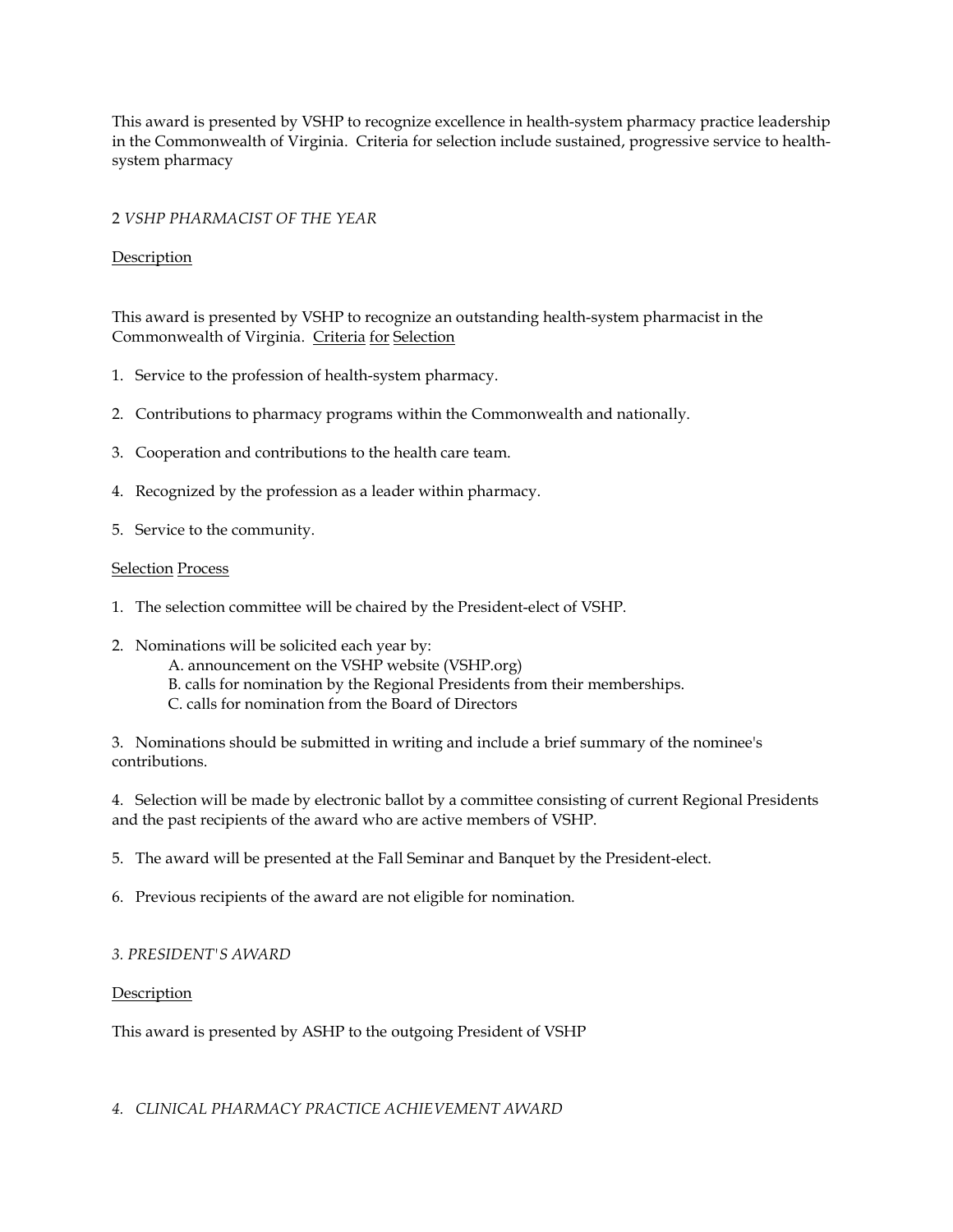## Description

This award is presented by VSHP to recognize one or more VSHP members who have made a recent contribution to the establishment and provision of a patient-oriented pharmacy service that produces visible outcomes.

#### Criteria for Selection

1. The practice achievement will include the development and provision of a patient-oriented pharmacy practice that produces measurable outcomes for improved patient care.

2. The individual(s) shall be active members of VSHP.

3. The contributions to the practice of pharmacy should be initiated and established within the last two (2) years from the award year.

4. The contribution shall involve direct patient care or public visibility in some capacity (assessment, counsel, or other pharmacy service provided directly to patients).

5. Contributions shall have a measurable improved effect on patient care outcomes.

6. Contributions can represent the efforts of an individual or a group of individuals (several individuals, a department).

7. Among qualified candidates, preference is given for extent of impact, visibility, and innovation.

8. This award recognizes significant but discrete recent achievements to the practice of pharmaceutical care.

#### Selection Process

1. The selection committee will be chaired by the President-elect of VSHP.

- 2. Nominations will be solicited each year by:
	- a. announcements on the VSHP website VSHP.org
	- b. call for nominations by the Regional presidents from their membership
	- c. call for nominations from the Board of Directors

3. Selection will be made by electronic ballot by a Committee consisting of current Regional presidential officers and past recipients of the award who are active members of VSHP. The Committee will be chaired by the VSHP President-elect.

4. Nominations should be submitted electronically and include a brief summary of the individuals contribution with type of service initiated, patient care activities, and outcomes. Examples of efforts that could be recognized by this award include:

- a. pharmacokinetic dosage adjustment for ambulatory patients
- b. pharmacist as coordinator of pain management service
- c. innovative outpatient counseling
- d. implementation of disease state management program with outcomes
- e. drug information speaker to community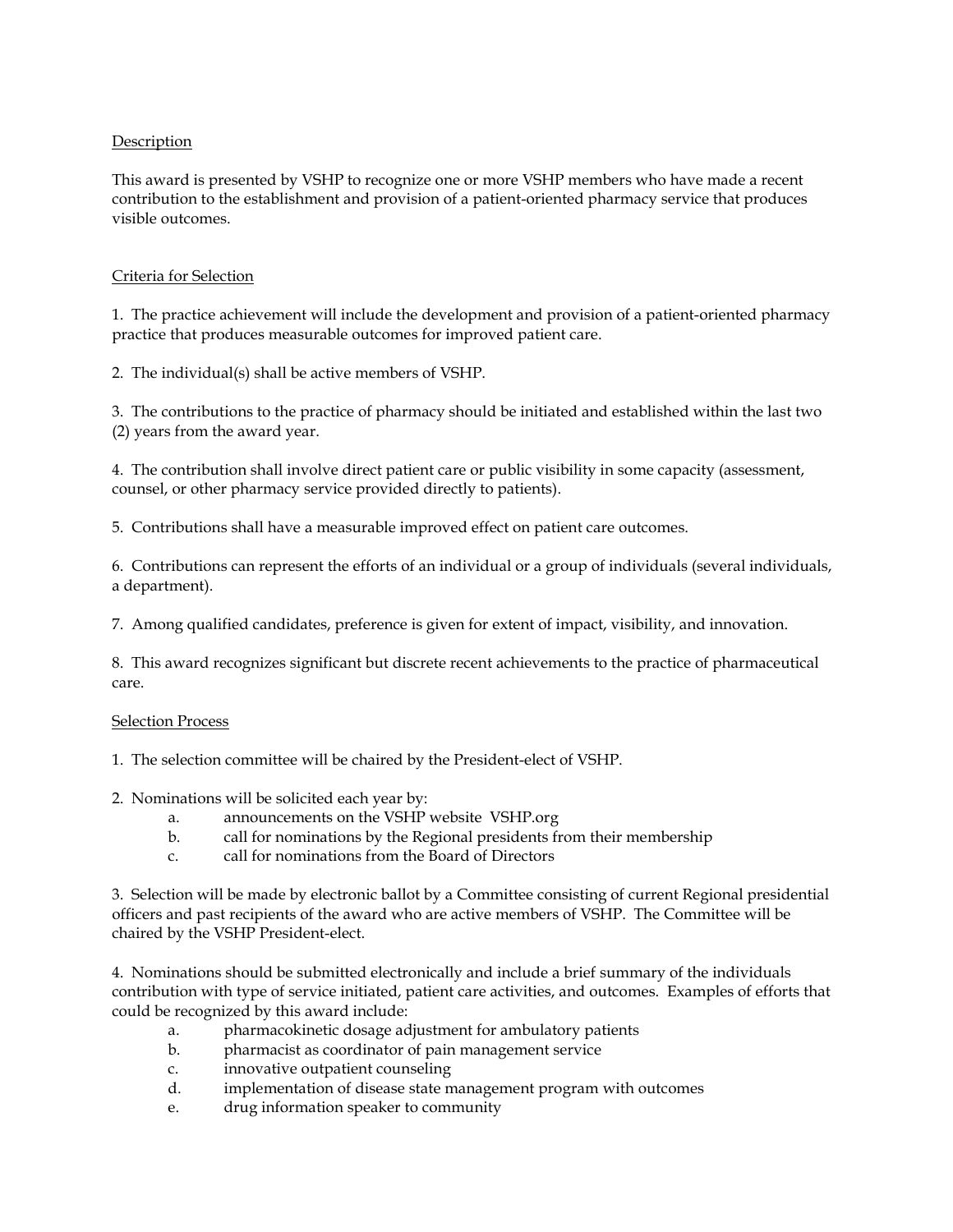## f. ADR program development

## 5. *TECHNICIAN OF THE YEAR*

## Description

This award is presented by VSHP to recognize an outstanding health-system technician in the Commonwealth of Virginia.

## Criteria for selection

- 1. Contributions to pharmacy programs
- 2. Service to the profession of pharmacy and specifically health-system pharmacy.
- 3. Cooperation with the entire health team,
- 4. Service to the community

## Selection Process

- 1. The selection committee will be chaired by the President-elect of VSHP.
- 2. Nominations will be solicited each year by:
	- a. announcements on the VSHP website VSHP.org
	- b. call for nominations by the Regional presidents from their membership
	- c. call for nominations from the Board of Directors

3. Selection will be made by electronic ballot by a Committee consisting of current Regional presidential officers and past recipients of the award who are active members of VSHP. The Committee will be chaired by the VSHP President-elect.

4. Nominations should be submitted electronically and include a brief summary of the individuals contribution with type of service initiated, patient care activities, and outcomes. Examples of efforts that could be recognized by this award include:

- a. Contributions to pharmacy programs
- b. Service to the profession of pharmacy and specifically health-system pharmacy.
- c. Cooperation with the entire health team,
- d. Service to the community

## 6. *NEW PRACTITIONER AWARD*

## **Description**

This award is presented by VSHP to recognize a new pharmacy practitioner who has demonstrated leadership through involvement in organized pharmacy or through professional activities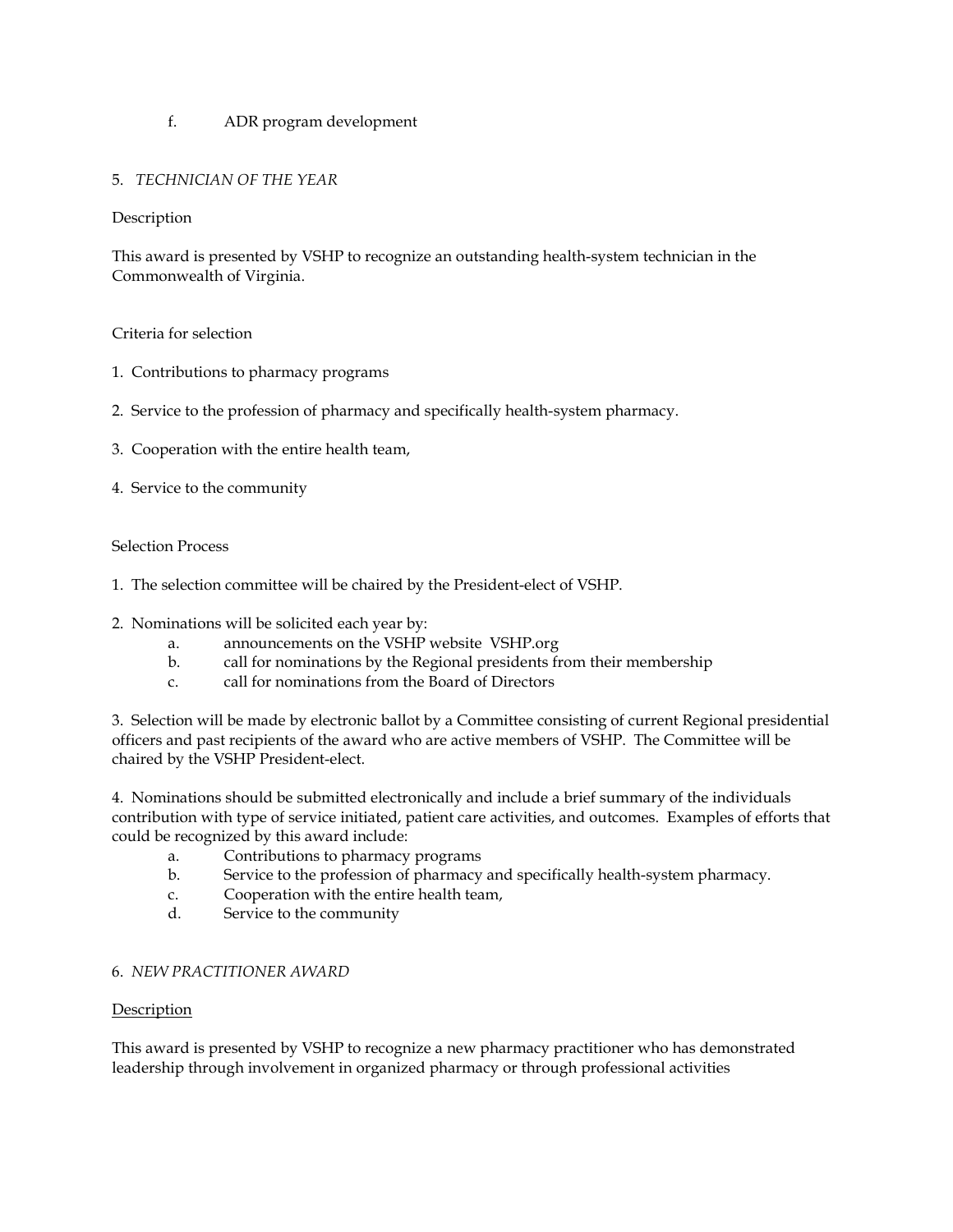Selection Process

- 1. The selection committee will be chaired by the President-elect of VSHP.
- 2. Nominations will be solicited each year by:
	- a. announcements on the VSHP website VSHP.org
	- b. call for nominations by the Regional presidents from their membership
	- c. call for nominations from the Board of Directors

3. Selection will be made by electronic ballot by a Committee consisting of current Regional presidential officers and past recipients of the award who are active members of VSHP. The Committee will be chaired by the VSHP President-elect.

## 7. *PAST PRESIDENTS PLAQUE*

## Description

An award presented to the past-president of VSHP by ASHP. The immediate Past President will have the name of the outgoing VSHP president engraved on the plaque. The Past Presidents Plaque will be the Immediate Past President's responsibility to display at his/her place of employment and to display at VSHP state functions.

## 8. *JENNIFER E. STALLINGS COLLEGE BOWL FUND SCHOLARSHIP AWARD*

#### Description

## This scholarship award is presented to the winning team of the VSHP College Bowl (Clinical Skills Competition)

## *9. STUDENT LEADERSHIP AWARD*

#### **Description**

An annual award consisting of engraved plaque(s) provided by VSHP and a \$500 award.

#### Criteria for Selection

1. Presented to each outgoing president of the student chapters of VSHP.

2. An engraved plaque with each student's name, *"VSHP Student Leadership Award"* and the year of the presentation will be presented to each recipient..

3. The award is presented at the Fall Seminar and banquet.

## **Policy: VIRGINIA PHARMACISTS WEEK PROCLAMATION**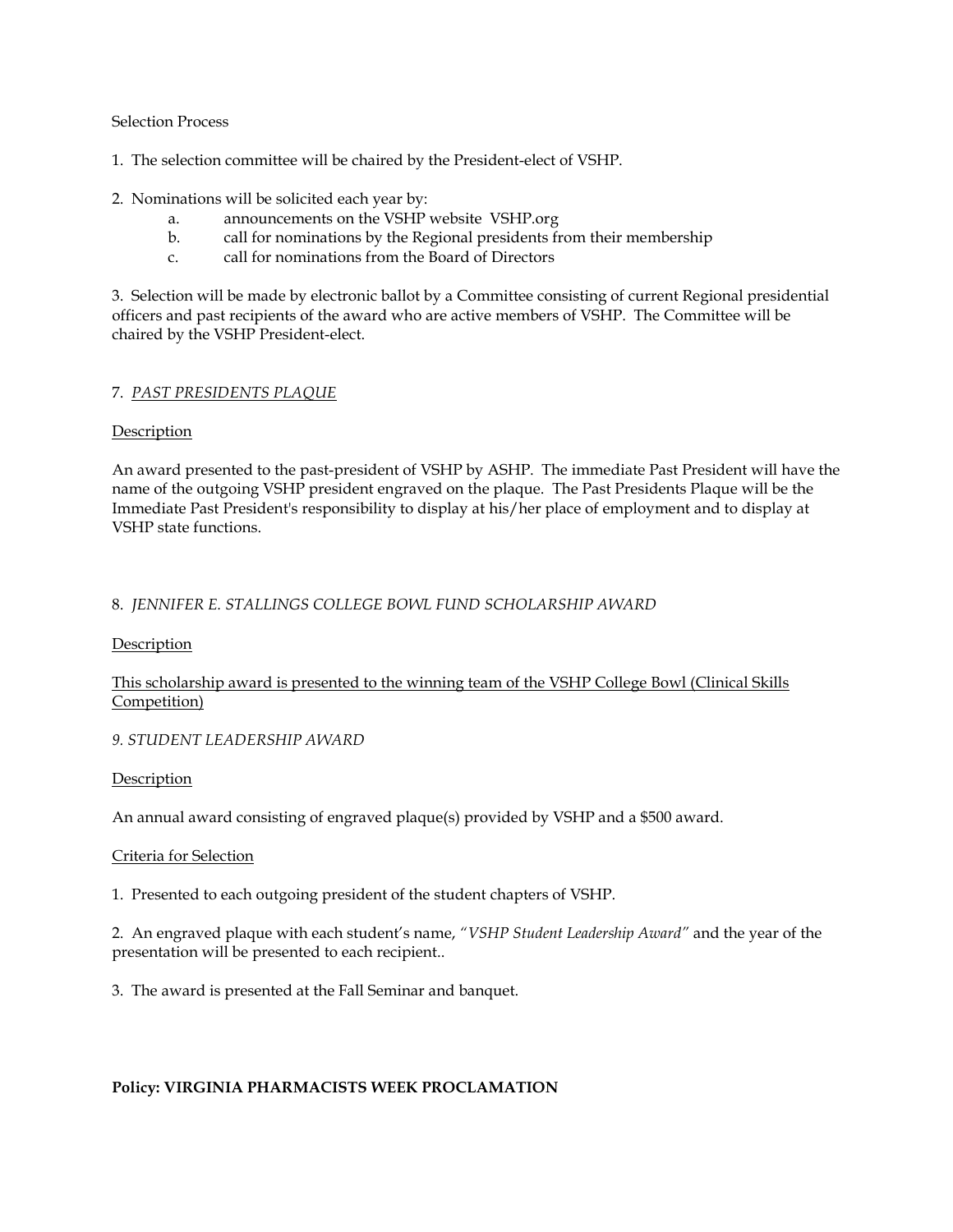On approval by the Board of Directors, VSHP will consider a contribution to the ASHP Foundation in recognition of National Pharmacy Week.

## **Policy: DELEGATES TO ASHP HOUSE OF DELEGATES**

#### Procedures:

- 1. The ASHP House of Delegates consists of 161 voting State Delegates who represent a proportionate number of active ASHP members in each state.. Virginia has four official delegates.
- 2. Whenever possible, one delegate shall have served previously as an ASHP delegate.
- 3. Delegates shall be elected from among active ASHP members within Virginia. Notification of the process and selection location should appear in appropriate newsletter emailed to all active ASHP members in Virginia.
- 4. Nominations will consist of a letter of intent and current CV submitted to the immediate past president. A slate of nominees will be presented to the BOD for their approval.
- 5. Slate of nominees to be presented and voted on. Only active ASHP members may vote for ASHP delegates. An equal number of alternates as delegates should be selected.
- 6. Delegate responsibilities: delegates should be knowledgeable and supportive of VSHP's mission, active VSHP members are preferred. Delegates are expected to attend the Regional Delegate's Conference (RDC) conference in early May. After the RDCs, at least one of the delegates must contact the VSHP President to discuss the issues, anticipated vote and other pertinent items prior to attending the Annual ASHP meeting in June. Delegates are expected to attend all sessions of the HOD at the ASHP Summer meeting. .
- 7. After the Annual meeting, the delegates are encouraged to provide a written report detailing important issues raised at the House of Delegates. The report should include how the Virginia delegation voted on each issue. The report may be prepared individually or jointly.
- 8. If unable to attend, a delegate must notify the VSHP office no later than April 1st, to allow alternate notification and attendance.
- 9. VSHP will provide reimbursement for travel and expenses for the elected delegates to attend the Regional Delegate Conference (RDC) not to exceed the total amount provided by ASHP. If an elected Delegate cannot attend the RDC, then an alternate Delegate may attend the conference in his/her place and receive reimbursement for expenses.
- 10. VSHP will provide ASHP-member early registration reimbursement to the ASHP Summer meeting for elected ASHP Delegates only. Reimbursement will be processed and paid after the ASHP Summer meeting concludes and has been attended by the delegate.

#### **Policy: RECOMMENDATIONS FOR APPOINTMENTS TO ASHP COUNCILS**

Statement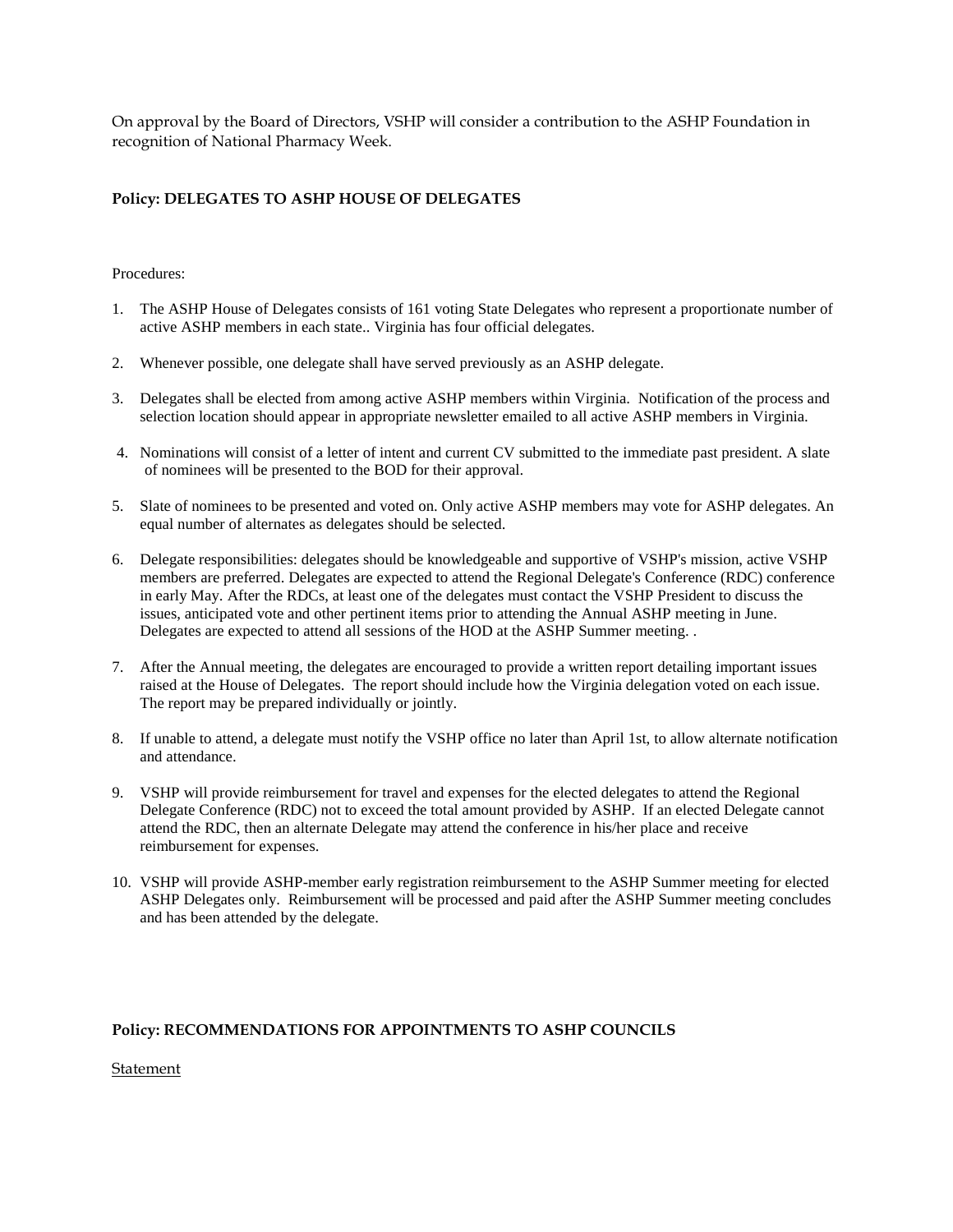It is the practice of the ASHP to have the membership of its various councils and committees, etc., geographically dispersed throughout the U.S. Appointees must be ASHP members and professionally active.

The VSHP sees further value in the appointees being members of their state affiliated chapter in terms of strengthening the relationships between the two organizations.

The VSHP believes that some priority should be given to selecting nominees for appointment to ASHP working groups who are members of VSHP Nominees are identified by:

- a. Expressed interest to the Board of Directors or Regional officers by the individual
- b. Recommendation by a Board member
- c. Recommendation by a VSHP member

## **Policy: WEBSITE POLICY (WWW.VSHP.ORG)**

#### Purpose

The VSHP Website is established for the purposes of:

1. Improved service to members primarily through ease of access to information, ease of communicating with VSHP officers/staff and addition of services not previously available.

2. Serving as a means of rapid communication with members.

- 3. Recruiting new members.
- 4. Increasing VSHP name recognition.

#### **Policy: NETWORKING**

**Policy**: Mailing List Use Policy

Policies governing the use of VSHP list of members.

1. The VSHP membership lists will be made available only for communications that are germane to the practice of pharmacy or its scientific or socioeconomic aspects.

2. VSHP membership lists may be made available for statistical and research studies, but copies of all material to be sent, furnished or used in connection with the VSHP lists must be submitted for approval in advance to VSHP and a copy of the results provided to VSHP after the research is completed.

3. The VSHP membership lists will generally not be made available for membership solicitation by national or state pharmacy and health organizations.

4. VSHP approval of the use of any of its membership lists will be conditioned on a finding that such use will not limit effectiveness of VSHP programs and is not inconsistent with a policy of the VSHP, as established by its Board of Directors.

The VSHP membership lists will **not** be made available for: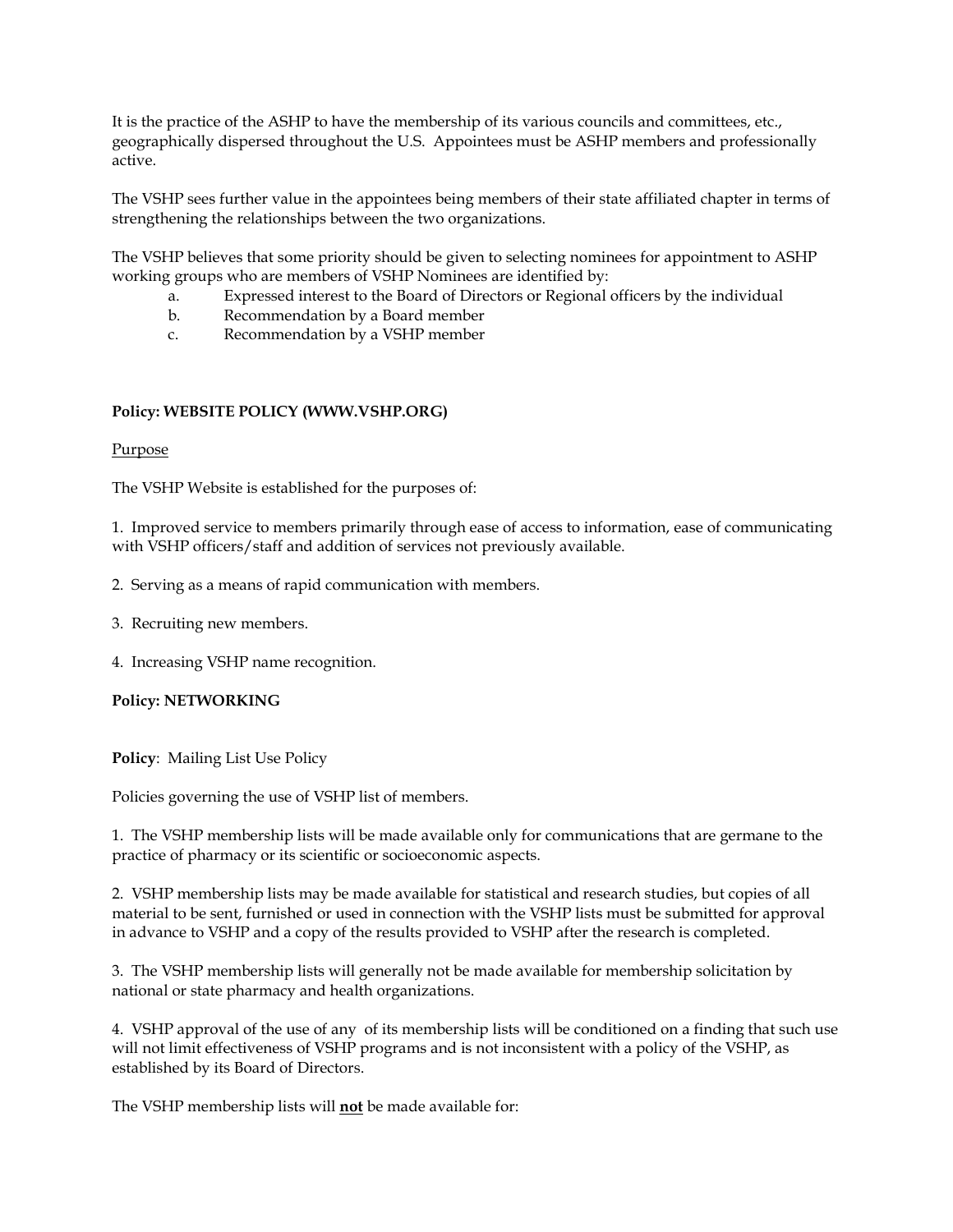a. Use in connection with the dissemination of distasteful materials.

 b. Use in connection with publicity or advertising which might imply, through copy or layout, VSHP endorsement of an organization or its products.

c . Any communication which would tend to mislead, misinform or deceive.

 d . Any communication involving the advertising or the promotion of the use and sale of any tobacco product, beer, wine or spirits.

e . Any fund-raising purposes by any organizations or societies.

 f . Use in connection with any publication competitive with a publication theretofore, currently or which is planned to be published by VSHP.

## **VSHP Officer Installation Script**

You have been elected to your office in accordance with the Bylaws of the Virginia Society of Health-System Pharmacists. It is my honor to act as its representative and to install you into office. Please raise your right hand and repeat after me.

"I accept the office to which I have been elected/ and promise to carry out my duties/ fully and faithfully to the best of my ability/ and to abide by and support/ the Mission, Constitution and Bylaws/ of the Virginia Society of Health-System Pharmacists."

-------------------------------------------------------------------------------------------------------------------

## **Policy: VSHP ELECTION BALLOT TABULATING (STATEWIDE)**

1. Voting for VSHP Officers and elected officials will be done using an electronic balloting service.

2. The electronic ballot service will tabulate the results of the electronic ballots and retain election results.

3. Within ten (10) working days after the election deadline, results will be communicated as follows:

- A. The chair will contact the sitting officers with the election results.
- B. The chair will contact all statewide candidates with the results by letter or e-mail.
- C. A copy of the letter or e-mail should be sent to the VSHP Office.

## **Policy: UPDATING POLICY & PROCEDURE MANUAL**